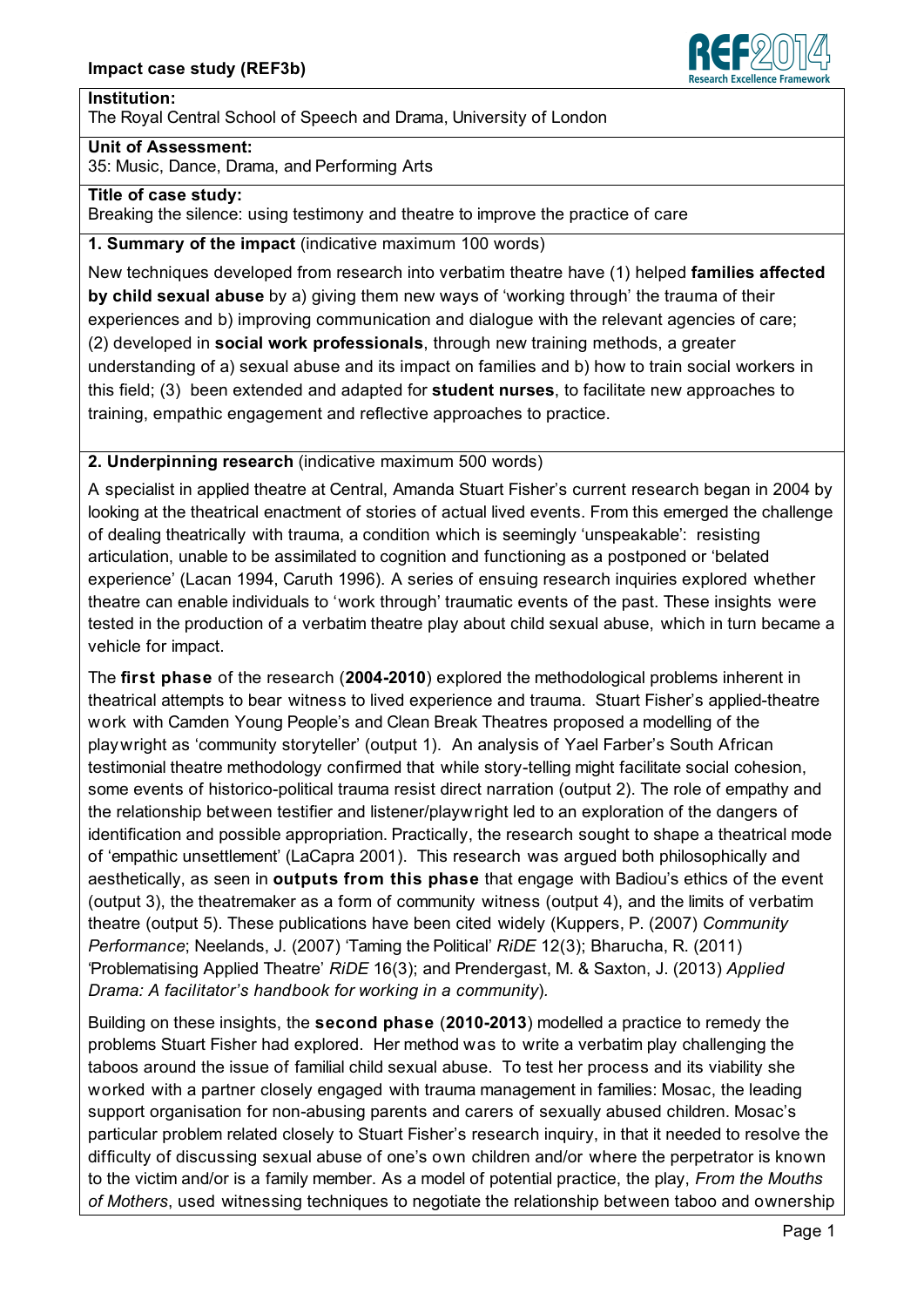

in encountering childhood sexual abuse. Performed initially for Mosac's clientele and stakeholders, the project's challenges, its therapeutic value and the questions it poses to dominant understandings of verbatim theatre are analysed in Stuart Fisher's 2011 article in *Studies in Theatre and Performance* (output 6).

The quality and significance of this research have been recognised in the invitation to Stuart Fisher to co-edit (with Alison Forsyth, Aberystwyth) a special issue of the journal *Performing Ethos*: 'Acting Out Trauma' (2013)**.**

**3. References to the research** (indicative maximum of six references)

Unless otherwise specified, materials are available either electronically or on paper on request.

- [1] Stuart Fisher, A. 2004 'The Playwright in Residence: A community's storyteller', *The Drama Review* 48(3): 135-149. Peer-reviewed journal article, output type D, DOI 10.1162/1054204041667712 Submitted for RAE 2008.
- [2] Stuart Fisher, A. 2008 Introduction to *Theatre As Witness: Three testimonial plays from South Africa*. London: Faber. ISBN 978-1840028201 Chapter in book, output type C.
- [3] Stuart Fisher, A. 2005 'Developing an Ethics of Practice in Applied Theatre: Badiou and fidelity to the truth of the event', *Research in Drama Education* 10(2): 247-252 Peer-reviewed journal article, output type D, DOI 10.1080/13569780500103992 Submitted for RAE 2008.
- [4] Stuart Fisher, A. 2008 'Bearing Witness: The position of theatre makers in the telling of trauma', in *The Applied Theatre Reader*, ed. T. Prentki and S. Preston. London: Routledge. ISBN 9780415428866 Peer-reviewed chapter, output type C and listed in REF2. Submitted for REF 2014.
- [5] Stuart Fisher, A. 2011 'Trauma, Authenticity, and the Limits of Verbatim', *Performance Research* 16(1) 'On Trauma': 112-124. Peer-reviewed journal article, output type D and listed in REF2, DOI 10.1080/13528165.2011.561683 Submitted for REF 2014.
- [6] Stuart Fisher, A. 2011 '"That's Who I'd Be, if I Could Sing": Reflections on a verbatim project with mothers of sexually abused children,' *Studies in Theatre and Performance* 31(2): 193- 208. Peer-reviewed journal article, output type D and listed in REF2, DOI 10.1386/stap.31.2.193\_1 Submitted for REF 2014.

**4. Details of the impact** (indicative maximum 750 words)

*Mothers* offered an exemplary model for focusing on the family and thereby enabling both **families** and **carers** to gain greater understanding of sexual abuse trauma. This then produced new ways of training carers.

# **A. New understanding**

The problem faced by Mosac was that the silence and taboo around familial child sexual abuse hinder therapeutic support of **families**, delaying appropriate social, health and legal interventions. *Mothers* established the first step towards impact by enabling the voice of the families to be heard by social and health workers, teachers and policy makers. Victims and carers **learnt how to break the silence**. As one of the participating mothers said:

*Doing the play, seeing it, it was like a funny way of counseling to me.... It's made me look at things in a different way. Whereas before I'd have avoided looking at these issues, now I'd find a way of addressing them. It was a good*  way of dealing with it. Seeing it acted out like that. (source B1)

Breaking the silence was a definable impact of *Mothers*, as Denise Hubble, Mosac's Clinical Services Manager, explains:

*The idea of addressing that which seems to 'lie beyond words' is something that is often discussed by my clients, and* Mothers *is a direct aid in doing*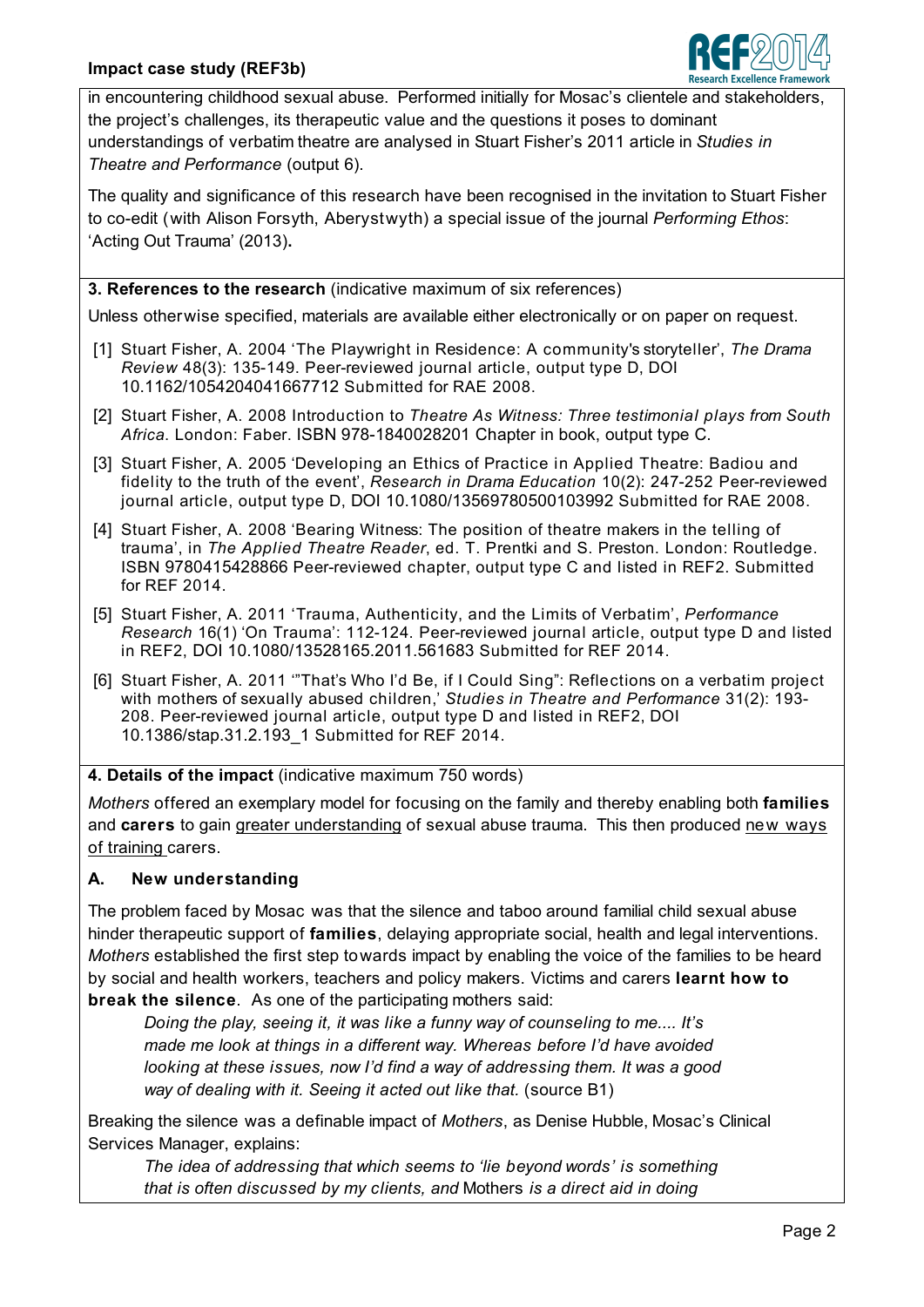

*that. We do not have another means of addressing the 'lies beyond words' as effective and sensitive as the play. In that, it is the most useful tool for communication we have …. This play has helped professionals and facilities gain a deeper insight into how sexual abusers operate in our society …. Most children do not disclose … that makes the need of finding a way to narrate the experience all the more acute for social workers, caring professionals, and policymakers as well. We have found* Mothers *to be a helpful tool with all these groups.* (source A1)

Piloted at Central with a Mosac audience (July 2007), *Mothers* was performed in September 2007 at the Mosac AGM, a training forum for social workers:

*It gave me good insight into the experiences of these women, and other women and children who are in similar circumstances….I think this play would benefit anyone working with non abusing parents of sexually abused children*. (source B2)

In May 2013 *Mothers* was the centrepiece (at the Pleasance, Islington) of Mosac's awarenessraising week. 79% of the 491 who saw it said it altered their thinking about the families affected (sources B3 and B4). A health care worker said:

*It informed [her] further in [her] understanding of the mother's point of view'*. Another said: '*A valuable…. play/life story – I believe that this is essential in being able to increase belief and awareness of abuse'*. A teacher said *'Ilt]* makes you more aware of a child's needs and signs. It will make me *work with caution and compassion if I come across a family/child who has been affected by sexual abuse* (source B4).

Published for this event, the script remains in use by Mosac (source B5).

# **B. New training**

Following specialist recognition of the efficacy of witness-based drama, the research insights were next used to develop **training regimes for nurses** and **social workers.** When Stuart Fisher discovered that carers neglected their *own* experience she initiated collaboration with the Florence Nightingale School of Nursing (KCL) to develop and test (May 2011) a new form of nurse training, involving both trainees and their tutors. A subsequent workshop (January 2012) assembled specialists from Barnardos, Camden Carers, Mosac, RHUL, UEL, Queen Mary, and the Nightingale School. For over 60% this training changed their thinking about and approach to the practice of care (source B6). Ian Noonan, Programme Leader in Mental Health Nursing, said:

[*the KCL workshop] gave the students the opportunity to see their practice ... in a new way. They were quite simply bowled over by the process. One student wrote ...* "*I realised for the first time that I was struggling with competing feelings of compassion and apprehension*". (source A2)

Building on the work with nurses, Stuart Fisher collaborated with the Department of Social Work, RHUL, to create a new training programme (delivered May 2012 and 2013). Social workers who participated said it changed their approach to child sexual abuse issues, with the effect that they 'think more about the persecutory nature in which we question or work with non-abusing parents', 'try to do more of what I know is important – open mind – empathy' (source B7). Anna Gupta, Head of Social Work, RHUL, said:

*The workshop has encouraged us to think differently about the way we train social workers to support families affected by child sexual abuse and the evaluations from students ... [suggest] that they too have changed their*